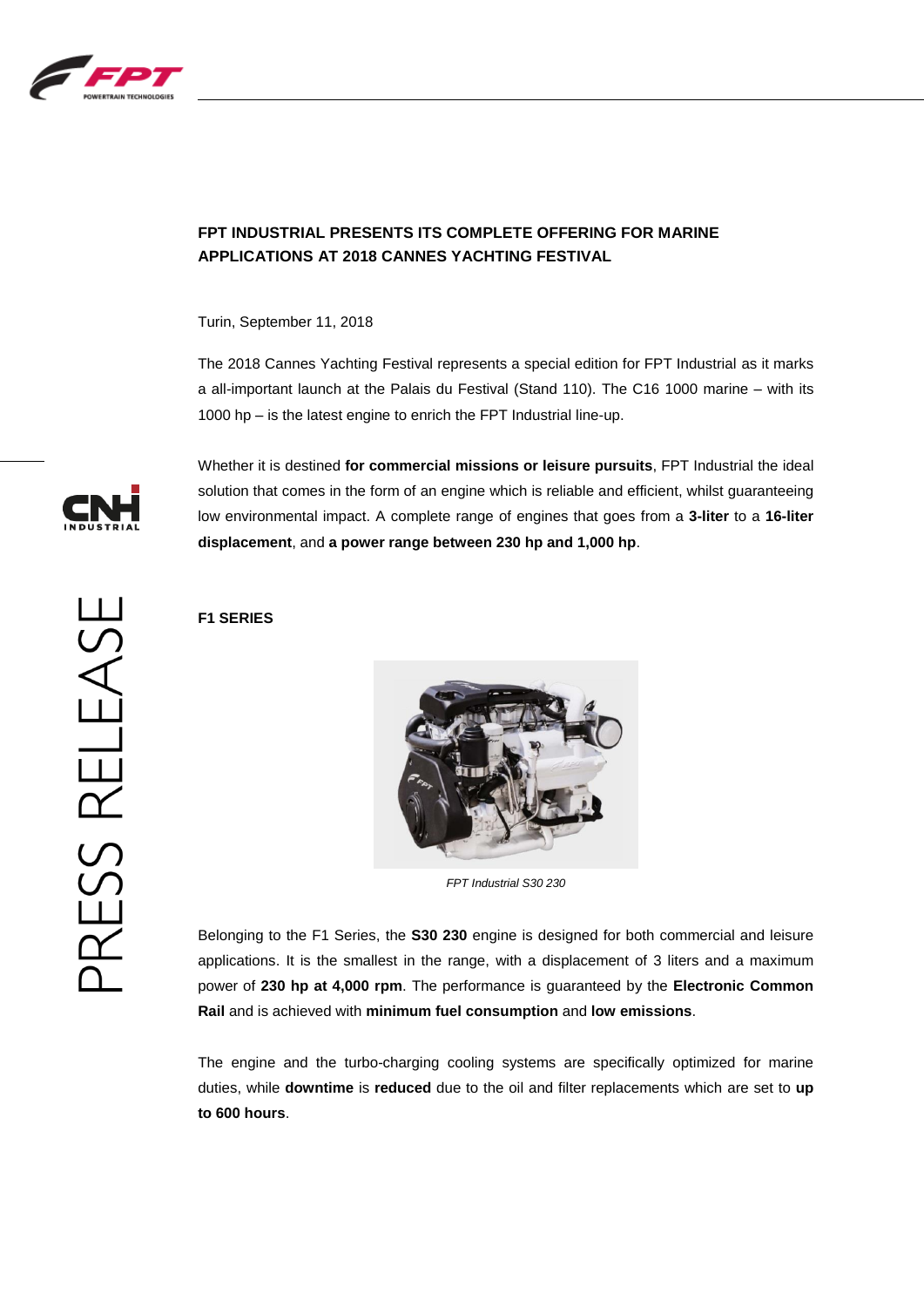

# **S30 230 Specifications**

| Architecture:        | 4 Cylinder in line                          |
|----------------------|---------------------------------------------|
| Injection System:    | Electronic Common Rail                      |
| Air Handling:        | Waste Gate water cooled Turbo + Aftercooler |
| Valves per Cylinder: | 4                                           |
| Displacement:        | 3 I                                         |
| Bore x Stroke:       | $95.8 \times 104$ mm                        |
| Max Rated Power:     | 230 hp @ 4,000 rpm                          |
| Max Torque:          | 480 Nm @ 2400 rpm                           |
| Dry Weight:          | 330 Kg                                      |
| Dimensions (L/W/H):  | 780 x 775 x 753 mm                          |

# **NEF SERIES**

The NEF Series is the broadest offering of FPT Industrial marine engines for leisure and commercial use. These engines combine **high performance** with a **lightweight** and **compact design**, while also being **environmentally**-**friendly** and **reliable**. The family includes **four models** and **nine power ranges**, going from **100 hp** to **570 hp**, and a displacement between 3.9 and 6.7 liters.



*FPT Industrial N67 570 EVO*

On show at Cannes Yachting Festival there's the **N67 570 EVO**, launched last year during the Genoa Boat Show. The engine ensures all the above-mentioned benefits thanks to technologies such as the **latest generation Electronic Common Rail** and the **Wastegate water-cooled turbocharging system**. Plus, it is characterized by 4 valves per cylinder, a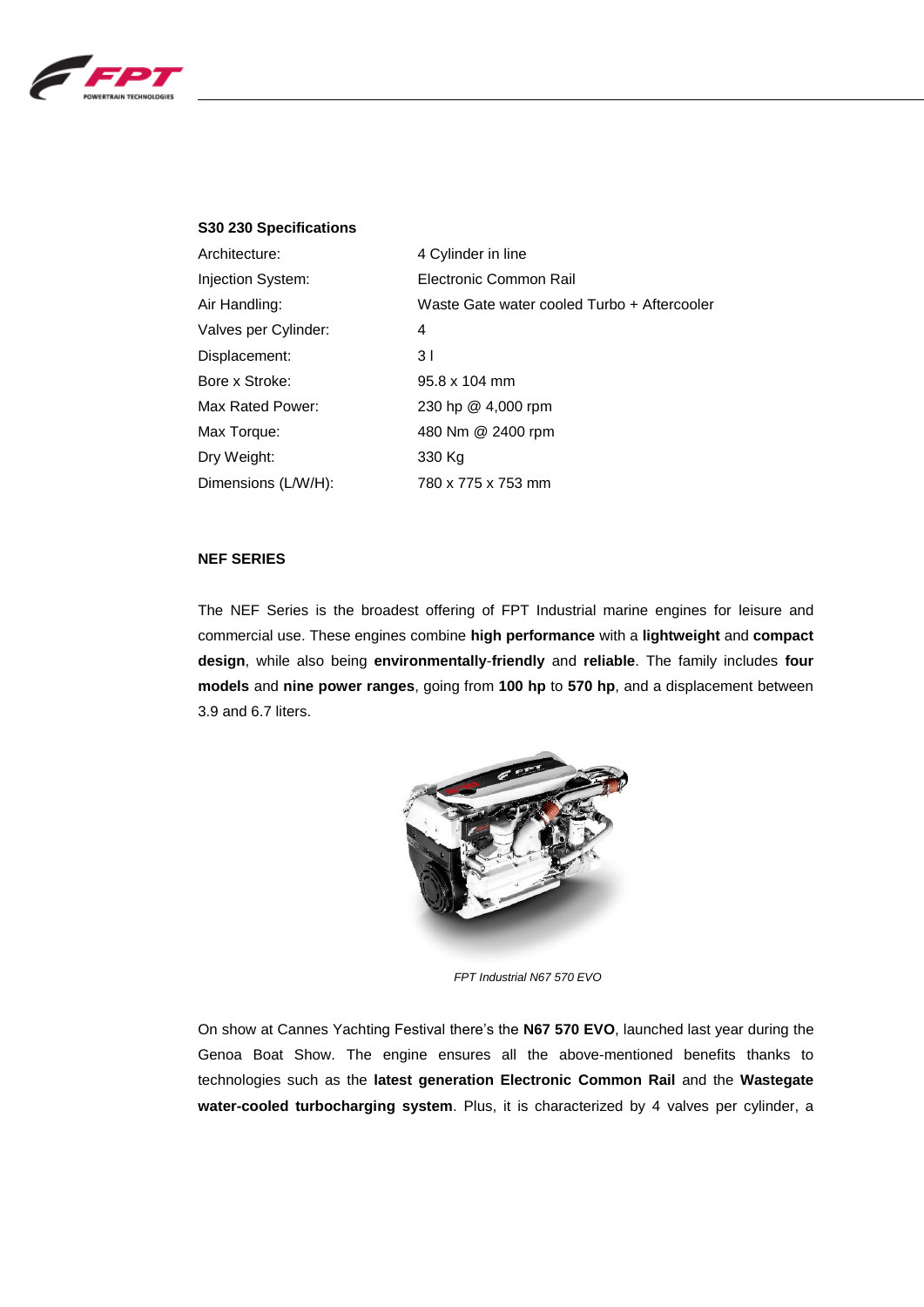

ladder frame cylinder block and a rear gear train timing system. Its maximum delivered power is **570 hp at 3,000 rpm**, whilst its max torque is **1,551 Nm at 2,000 rpm**.

The N67 570 EVO has the best power density, among the best power to weight ratio and max torque density ensuring top boat performance for fast planing and max speed. Moreover, its compact layout grants an **easier installation** with simpler engine servicing, assuring that greater space is available on board.

Finally, with the environment always in mind, the N67 570 EVO responds to the **most stringent certifications** for marine engines, featuring high navigation comfort as noise and vibrations are reduced to a minimum.

### **N67 570 EVO Specifications**

| Architecture:        | 6 Cylinder in line                         |
|----------------------|--------------------------------------------|
| Injection System:    | Common Rail (up to 1,600 bar)              |
| Air Handling:        | Waste Gate water cooled Turbo+ Aftercooler |
| Valves per Cylinder: | 4                                          |
| Displacement:        | 6.71                                       |
| Bore x Stroke:       | $104 \times 132$ mm                        |
| Max Rated Power:     | 570 hp @ 3,000 rpm                         |
| Max Torque:          | 1,551 Nm @ 2,000 rpm                       |
| Dry Weight:          | 721 Kg                                     |
| Dimensions (L/W/H):  | 1,089 / 847 / 825 mm                       |

# **CURSOR SERIES**

With the launch of the C16 1000, the FPT Industrial marine line-up has a new flagship, which grants state of the art technologies, top performance, durability and reliability. With a power range from **330 hp** to **1,000 hp,** the Cursor series is characterized by technology, performance, low operating costs and reduced environmental impact.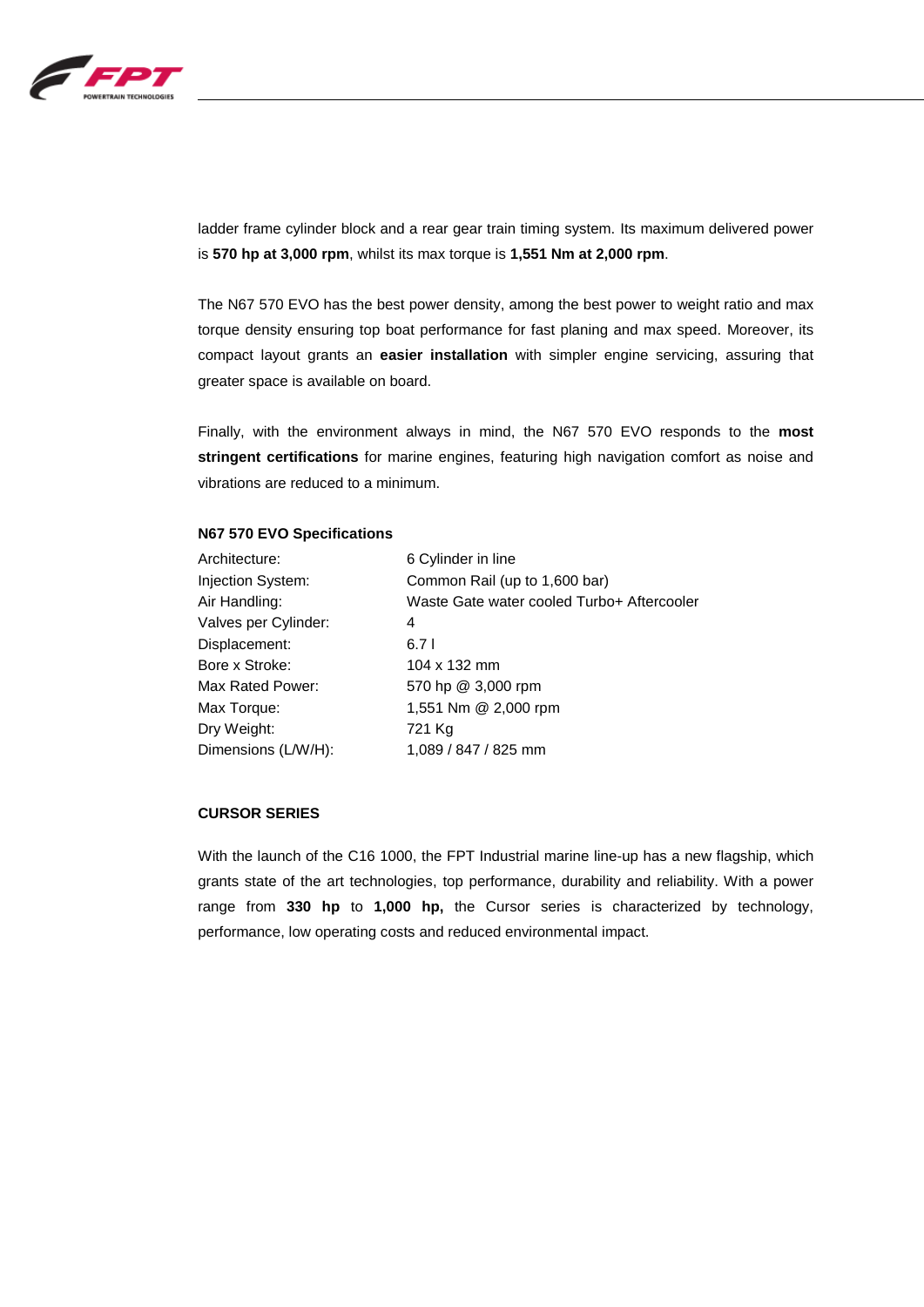



*FPT Industrial C9 650*

At Palais 110, FPT Industrial also exhibits the **C9 650 marine engine**, which has a displacement of 8.7 liters, and a 6-cylinder in-line configuration. As is the case with all of the Brand's marine engines, the C9 650 engine uses an electronically controlled Common Rail with the rail integrated in the head cover. These features offer substantial benefits in terms of **efficiency**, **low noise levels and safety on board**, allowing the engine to combine **outstanding performances** and **reduced fuel consumption**.

The C9 650, comes from a **champion engine**, capable of winning **endurance** and **speed records**. The record-winning engine was transformed from a one-off into a production model that sits at the top of its power range. It is noted for its premium reliability and its reduced fuel consumption in the world of fast planing boats and yachts, whilst complying with the most stringent international emission rules. The C9 650 engine is, in fact, capable of delivering a max power of **650 hp at 2,530 rpm** and a max torque of **2,150 Nm at 1,700 rpm**.

# **C9 650 Specifications**

| Architecture:        | 6 Cylinder in line                         |
|----------------------|--------------------------------------------|
| Injection System:    | Common Rail                                |
| Air Handling:        | Waste Gate water cooled Turbo+ aftercooler |
| Valves per Cylinder: | 4                                          |
| Displacement:        | 8.7 I                                      |
| Bore x Stroke:       | 104 x 132 mm                               |
| Max Rated Power:     | 650 hp @ 2,530 rpm                         |
| Max Torque:          | 2,150 Nm @ 1,700 rpm                       |
| Dry Weight:          | 940 Kg                                     |